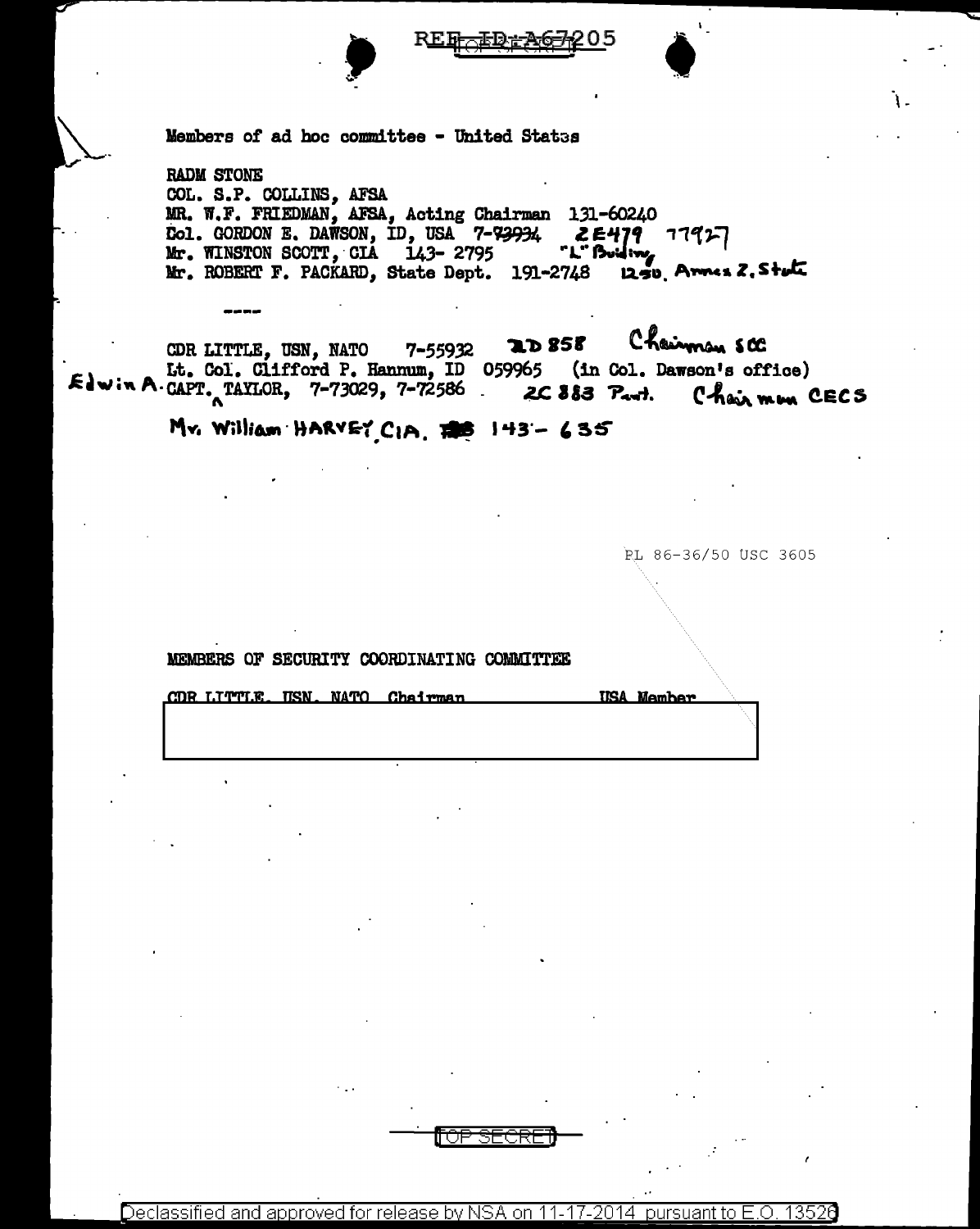REF ID:A67205

| PERSONAL ASSISTANTS-         | FR.-U.K.-U.S. Representatives                                         |
|------------------------------|-----------------------------------------------------------------------|
|                              |                                                                       |
| <b>DIRECTOR</b>              | Military Standardization Agency (London)                              |
|                              |                                                                       |
| Secretariat                  | Planning and General Studies Section<br>(International Working Teams) |
| SG Secretariat London Branch |                                                                       |
|                              |                                                                       |

**TION**  $\mathcal{F}_{\mathrm{c},\mathrm{c}}$ - LIAISON WITH D.P.B.  $\mathcal{L}_{\mathcal{A}}$  $\mathbb{Z}^2$ Liaison Officer to Council Deputies Logistics and Material Planning Section  $\mathcal{A} \subset \mathcal{A}$